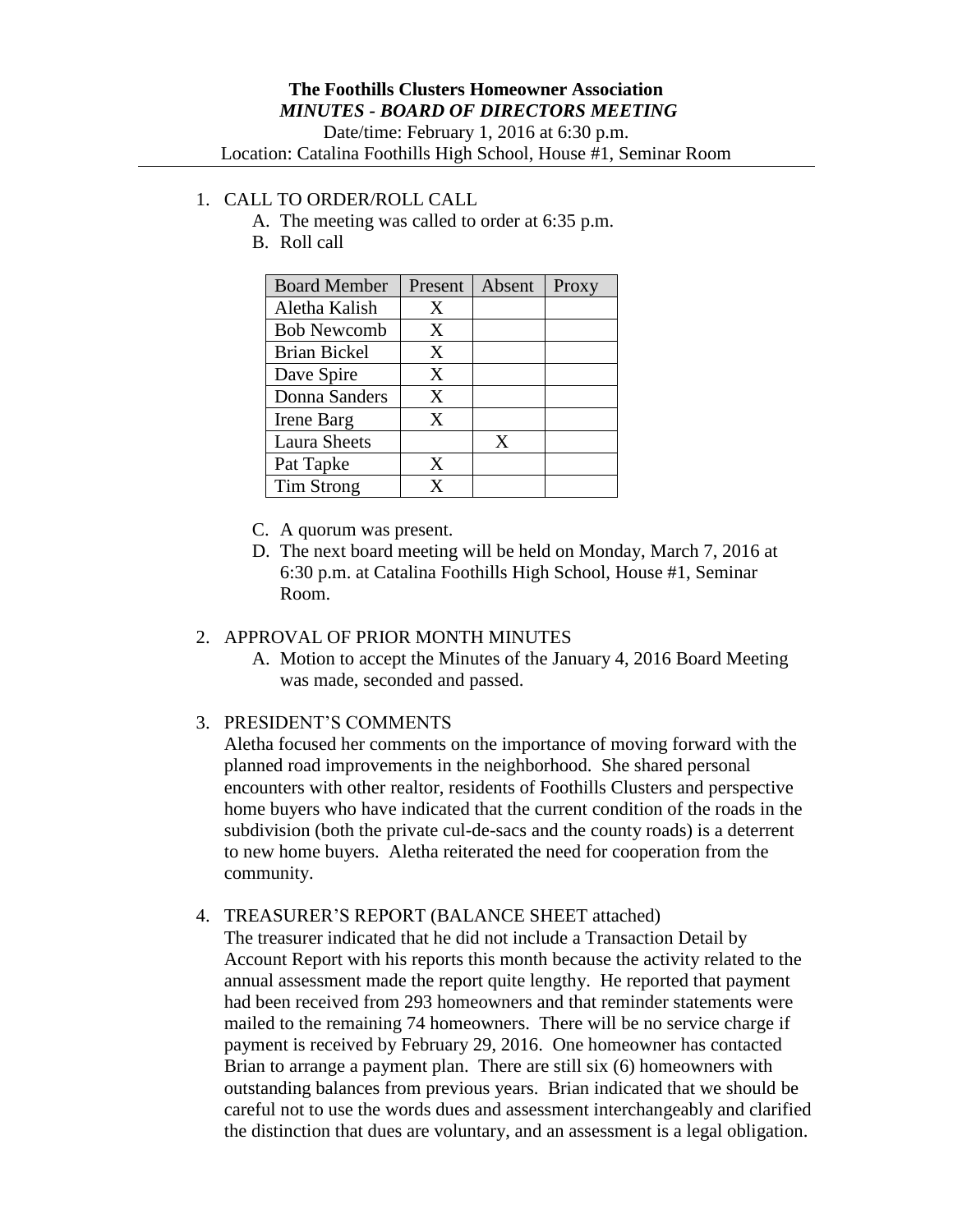- A. Motion to accept Treasurer's report was seconded and passed.
- B. Brian will contact a CPA firm related to the annual compilation report.
- C. Debt collection procedures will be addressed at an executive committee meeting with The Foothills Clusters' attorney along with other procedural issues related to internal controls and best practices.

#### 5. COMMITTEE REPORTS

- A. Architectural Control Committee with CC&R Enforcement:
- 1. Report attached.
	- a. Lot 339 solar panels. Motion to approve was made, seconded and passed.
	- b. Lot 331 paint house. Motion to approve was made, seconded and passed.
	- c. Lot 241 wire fence. Brian Bickel will submit an Architectural Change application before the next board meeting. No action by the Board at this time.
	- d. Lot 377 solar panels. Owner to resubmit Architectural Change application with neighbor signatures. No action by the Board at this time.
	- e. Lot 251 solar installation and roof deck. Certified letter to be mailed to homeowner. No action by the Board at this time.
	- f. Lot 335 white roof. Bob verified that the roof has been repainted tan. No action by the Board is required.
	- g. Lot 319 re-shingling roof. No action by the Board is required.
	- h. Lot 338 metal roof. Motion to approve was made, seconded and passed.
	- i. Application types. Motion to approve was made, seconded and passed.
	- j. Questionnaire to the neighborhood. No action by the Board is required at this time.
	- k. Guest speaker from Pima County Planning Department timing would be better later in the year. Keep on the agenda.
	- l. White roofs. Bob will write to our attorney requesting guidance.
	- m. Lot 516 retroactive approval of remodel. Motion for the committee to look at the residence, note any violations, then write a letter of approval when everything is in compliance with caveat that we are not assessing the land ownership changes that have occurred nor the retaining wall that has apparently been built within the flood zone was made, seconded and passed.
- B. Landscape & Roads Committee:
	- 1. Report attached.
	- 2. Goal to have a special membership meeting with Psoma Engineering by the end of April.
	- 3. Discussion regarding the importance of assessment payment options being available to members